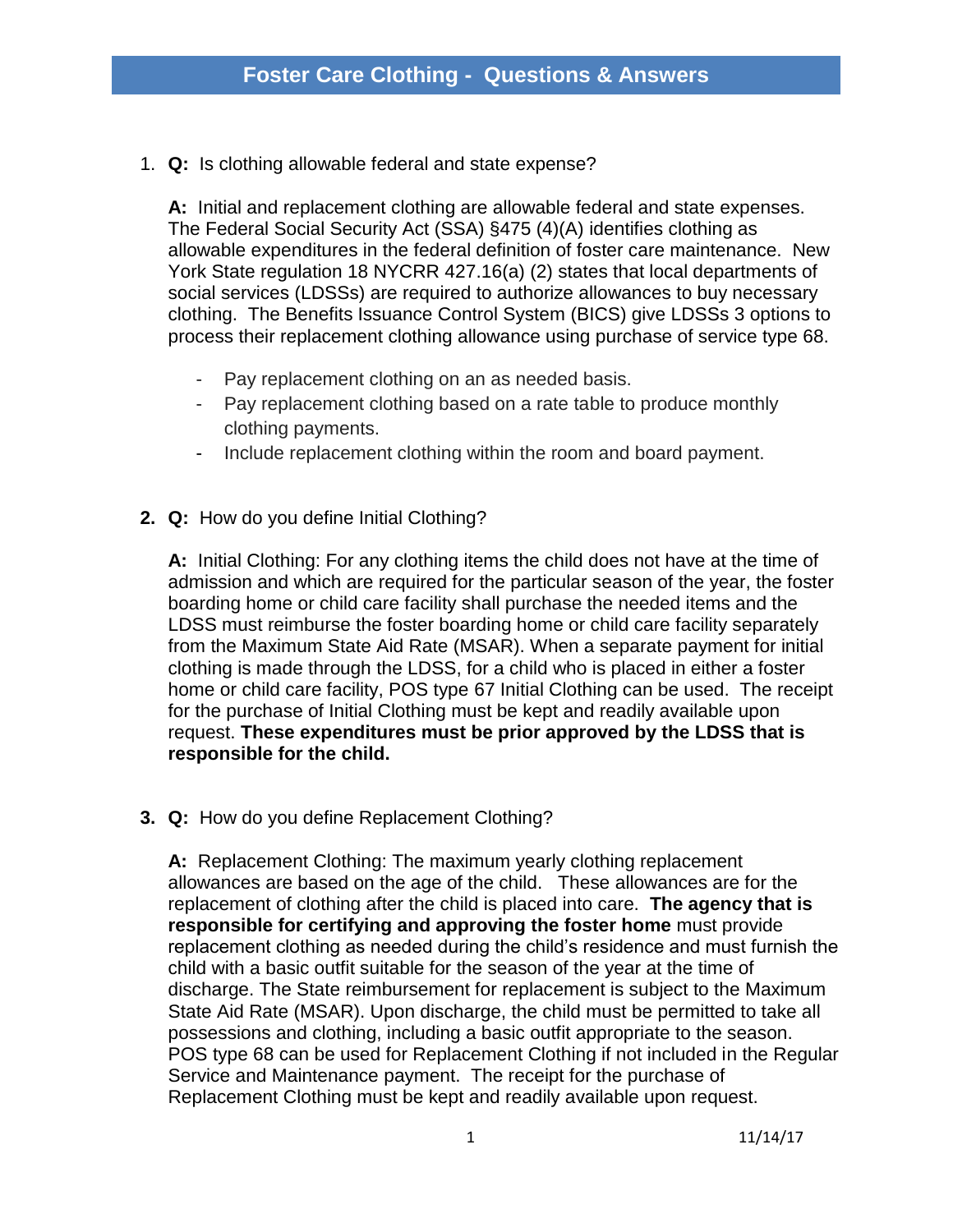Note- Replacement clothing for youth placed in a Child care facility is in the MSAR.

**4. Q:** Is there a Federal regulation, State regulation or OCFS policy requiring LDSSs to grant prior approval for initial or replacement clothing for FBH or Child care facility?

**A:** While there is no Federal or State regulation requiring prior LDSS approval of initial clothing, the OCFS Standards of Payment Manual and the Foster Parent Manual require prior approval of initial clothing by the LDSS that is responsible for the child for both foster boarding homes and child care facilities.

There is not a Federal regulation, State regulation or OCFS policy requiring prior LDSS approval for replacement clothing. Replacement clothing for children placed in foster boarding homes does not require prior approval. For children in child care facility settings, replacement clothing is included in the Maximum State Rate.

**5. Q:** What are the Clothing Guidelines for Children in Foster Care?

## **A: CLOTHING GUIDELINES FOR CHILDREN IN FOSTER CARE**

What constitutes an "adequate basic wardrobe" for a child in foster care? There is no definitive answer to that question. Even after the obvious variables of age and gender are considered there are other factors that influence clothing needs.

Because circumstances vary, OCFS does not prescribe definite wardrobe requirements. Caseworkers and foster parents should review initial clothing needs and use their best judgment, depending on individual circumstances, to determine an adequate basic wardrobe. Children who are old enough to make clothing decisions should be involved in the process. The review of the child's clothing should be done in such a way as not to embarrass the child. Certain worn-out or stained articles of clothing may still be important to the child, representing a remaining link with his or her birth family. The caseworker and foster parents should be tactful in dealing with this situation.

The following guidelines are not hard and fast requirements that must be met for each child in foster care. They should be used by caseworkers and foster parents in making judgments as to the adequacy of their foster children's clothing.

These guidelines may also be used to evaluate a foster child's need for replacement clothing. They apply to both children in foster homes and group foster care.

For more information, visit the Standards of Payment for Foster Care of Children Program Manual: STANDARDS OF PAYMENT FOR FOSTER CARE OF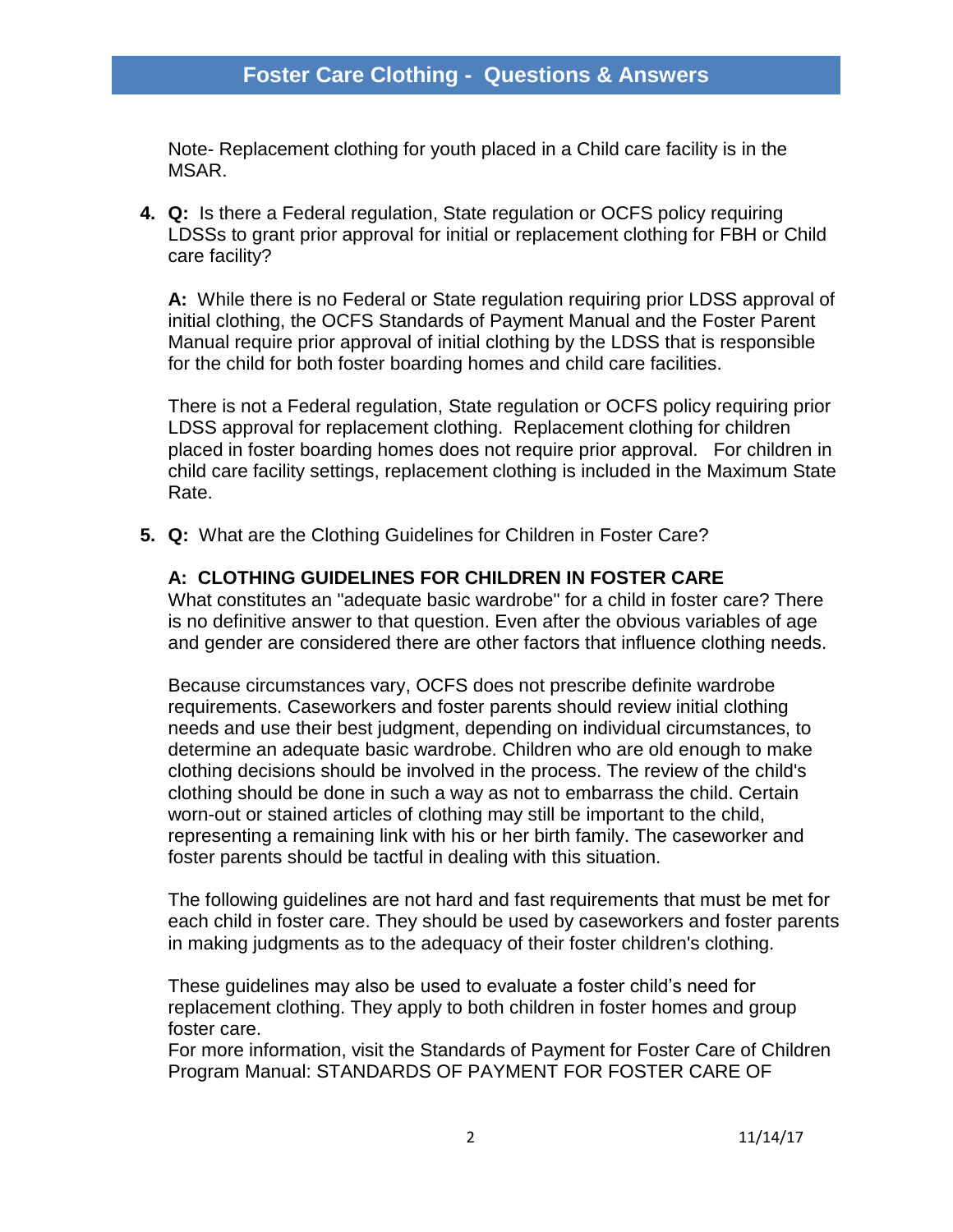# **Foster Care Clothing - Questions & Answers**

CHILDREN Appendix E: Clothing Guidelines- Section E. Clothing Guidelines for Children in Foster Care, page 200 using the link provided:

[http://ocfs.ny.gov/main/rates/FosterCare/Manual/SOP-](http://ocfs.ny.gov/main/rates/FosterCare/Manual/SOP-ProgramManual.pdf?_sm_au_=iVV3qQtQVmhNDsPM)[ProgramManual.pdf?\\_sm\\_au\\_=iVV3qQtQVmhNDsPM](http://ocfs.ny.gov/main/rates/FosterCare/Manual/SOP-ProgramManual.pdf?_sm_au_=iVV3qQtQVmhNDsPM)

**6. Q:** What is the LDSS responsibility for collecting and retaining receipts for clothing for a foster child cared for in a foster boarding home or child care facility?

**A:** It is the responsibly of the LDSS responsible for the foster child to collect and retain receipts for all initial and or replacement clothing for a foster care child cared for in a foster boarding home (FBH). Receipts for initial clothing payments made to a child care facility must also be collected and retained at the local district level. Replacement clothing for foster children cared for in child care facilities, is included in the Maximum State Aid Rate (MSAR) and is not allowed to be an additional payment. Even though, the LDSS can include replacement clothing within room and board payments in foster FBHs, receipts are still required for the replacement clothing. A review of the room and board payment that includes the replacement clothing verses the MSAR for room and board would show the payment exceeding the MSAR for room and board. This would require the explanation that replacement clothing is included in the payment which would then require OCFS to provide to inquiring federal authority's receipts for the additional expenditure. LDSSs are required to provide their room and board contract rates as part of their back up documentation for room and board payments.

There is no Federal or State prescribed timeframe for frequency for LDSSs to receive receipts and LDSSs should determine the best method of monitoring receipts from child care facilities agencies and FBH.

**7. Q:** How Should District's Determine Standard of Payment for Foster Boarding Homes for clothing?

**A:** In the Standards of Payment For Foster Care of Children Program Manual: STANDARDS OF PAYMENT FOR FOSTER CARE OF CHILDREN, Chapter 8; Foster Boarding Homes-Payment to Foster Parents, Section B.- Payment to Foster Parents:

a. Clothing: Replacement and Initial- The maximum yearly clothing replacement allowances are based on age. These allowances are for the replacement of clothing after the children are in care. Since the clothing needs of children at the time of placement may vary, the initial clothing allowance is not subject to the yearly replacement maximum. The placing agency should use its judgment in determining the clothing needs of each child at the time of placement. The initial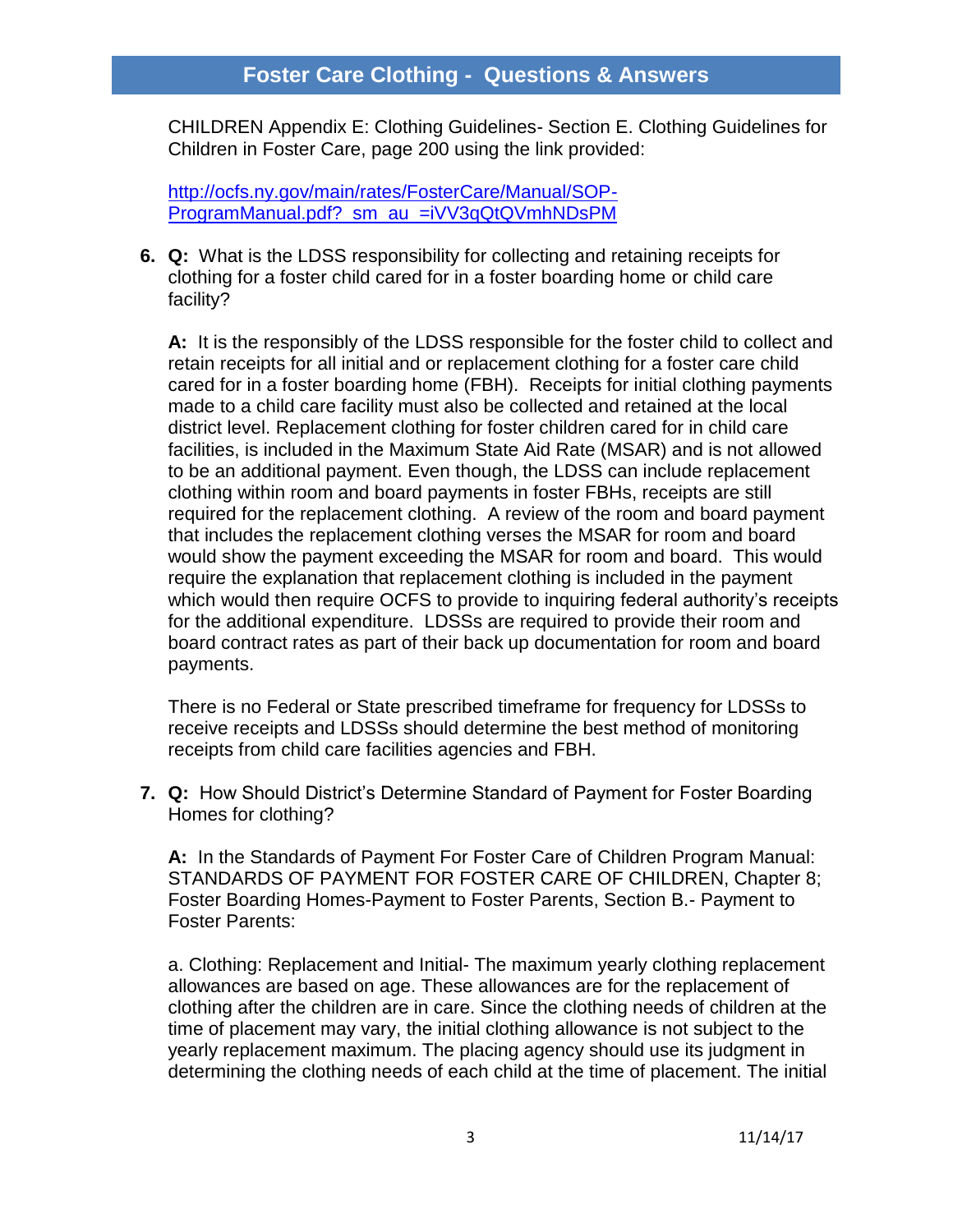allowance must be approved by the local social services district responsible for the child.

Applicable State Regulation,427.16 Standards on clothing for children in foster care. (a) Responsibility of social services districts. For each child in foster care, the social services district shall:

(1) determine clothing needs upon admission to care;

(2) authorize allowances to buy necessary clothing;

(3) authorize special allowances to cover the costs of additional clothing for:

(i) religious ceremonies;

(ii) educational or summer camp activities;

(iii) special physical conditions;

(iv) replacement of clothing that is stolen or destroyed; and

(4) review and evaluate the child's clothing needs with the child, when appropriate, and the foster parent to ensure that:

(i) additional clothing is provided for the child as needed;

(ii) clothing is clean, attractive, and well fitting;

(iii) the child's participation in the planning and the selection of his clothes is consistent with his age and maturity; and

(iv) advance notice is given for special clothing requests.

(b) For each child placed in a child caring agency or institution, the social services district shall provide a clothing allowance only when the negotiated board rate does not include such an allowance.

**8. Q:** How do you determine Initial clothing for placements in foster Boarding Homes?

**A:** In the Standards of Payment For Foster Care of Children Program Manual: STANDARDS OF PAYMENT FOR FOSTER CARE OF CHILDREN, Chapter 8: Foster Boarding Homes Payments to Foster Parents - Section F-1

### **F. INITIAL CLOTHING ALLOWANCES FOR CHILDREN IN FBHS 1. Purpose**

This section contains the requirements for providing adequate initial clothing for children in foster family boarding homes.

## **2. Background**

a. Department Regulations require that for each child in foster care, the social services district shall:

1) determine clothing needs upon admission to care; and

2) authorize allowances to buy necessary clothing.

b. The purpose of these requirements is to assure that:

1) children are placed in foster family boarding homes with adequate clothing. The local district or voluntary agency case-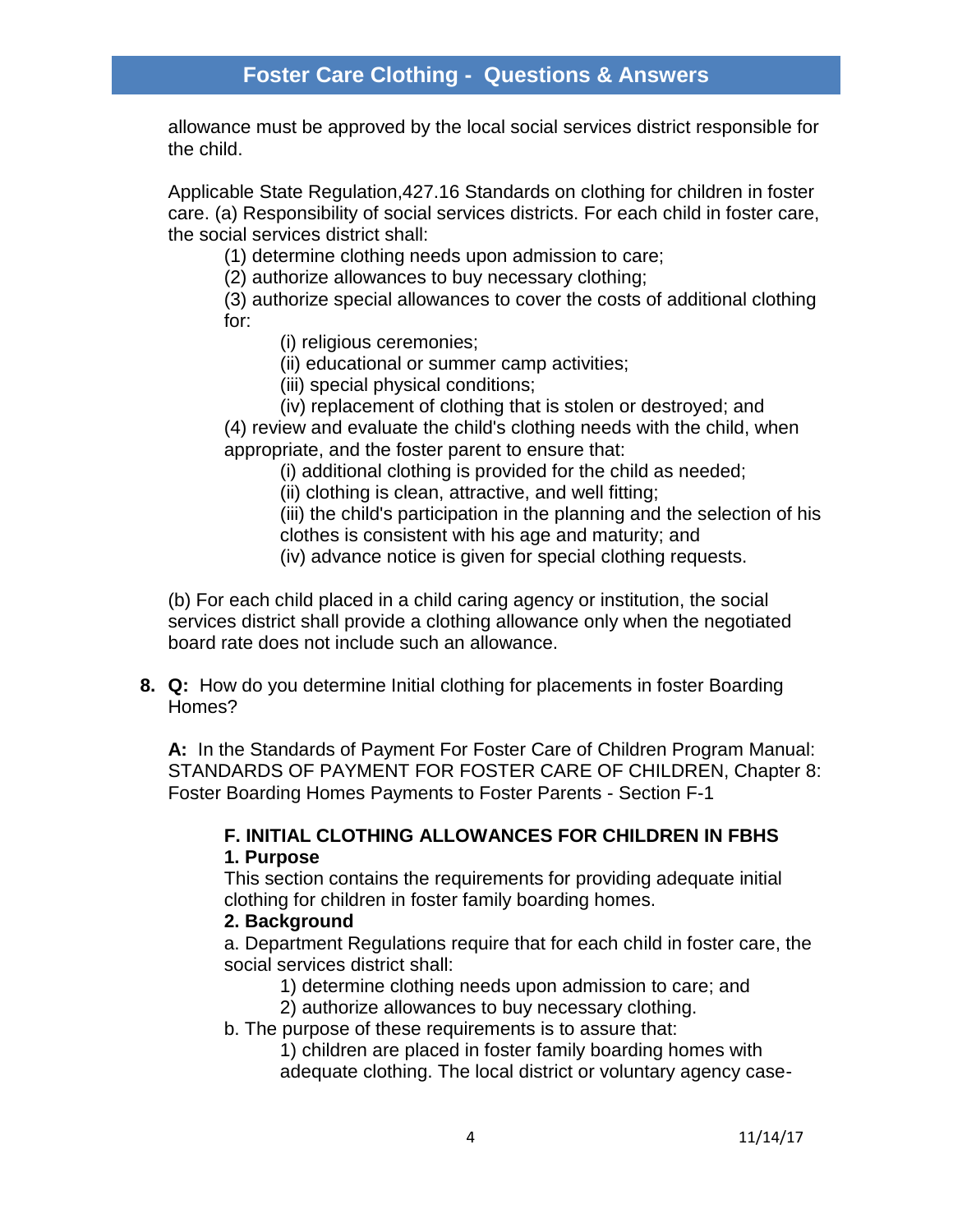## **Foster Care Clothing - Questions & Answers**

workers must review the child's initial clothing needs with the foster parents and, where appropriate, with the child,

2) foster parents are aware that they are entitled to allowances to purchase an adequate basic wardrobe for the child and

3) that when foster parents do purchase initial clothing, the expense is reimbursed by the local district.

#### **3. Program Implications**

Adherence to the provisions of these regulations should:

a. ensures that children in foster care are provided with adequate initial clothing,

b. support and improve the self-esteem of children who come into care and improve foster parent-foster child relationships and c. ensure that foster parents are not forced to use their own funds to provide an adequate basic wardrobe for their foster children. This should improve parent morale and local district-foster parent relationships. **Note:** There may be occasions, such as emergency placements, when foster parents will have to use their own funds until a grant can be issued. If this occurs, there should be mutual agreement between the district and the foster parents as to the amount of the grant. Districts should reimburse the foster parents as soon as possible.

#### **4. Required Action**

a. When a child is placed in foster care, the caseworker from the district or voluntary agency (if a voluntary agency has planning responsibility) must review the child's wardrobe with the foster parents and (if appropriate) with the child. Together, they should determine the adequacy of the child's clothing.

b. If additional clothing is needed, the local district must authorize an allowance for necessary initial clothing. Initial clothing needs vary for each child. Therefore, State reimbursement for initial clothing is not subject to the maximum yearly clothing replacement allowances promulgated by the Department. Although the amount of the initial clothing allowance is determined by the local district that places the child in foster care, the allowance must be sufficient to provide an adequate basic wardrobe. The foster parents should not be required to use their own funds for clothing. c. Once the child's clothing is at an adequate level, the cost of replacement clothing is subject to the maximum yearly allowances set by the local district. State reimbursement for replacement is subject to the maximum state allowances.

d. When a child is transferred from one foster home to another, the wardrobe should again be reviewed. If clothing is needed, an initial allowance may be issued for the new home. The allowance is not subject to the maximum yearly replacement allowance. Please note that clothing purchased for a child in care belongs to that child. The child keeps this clothing when transferred to a new home.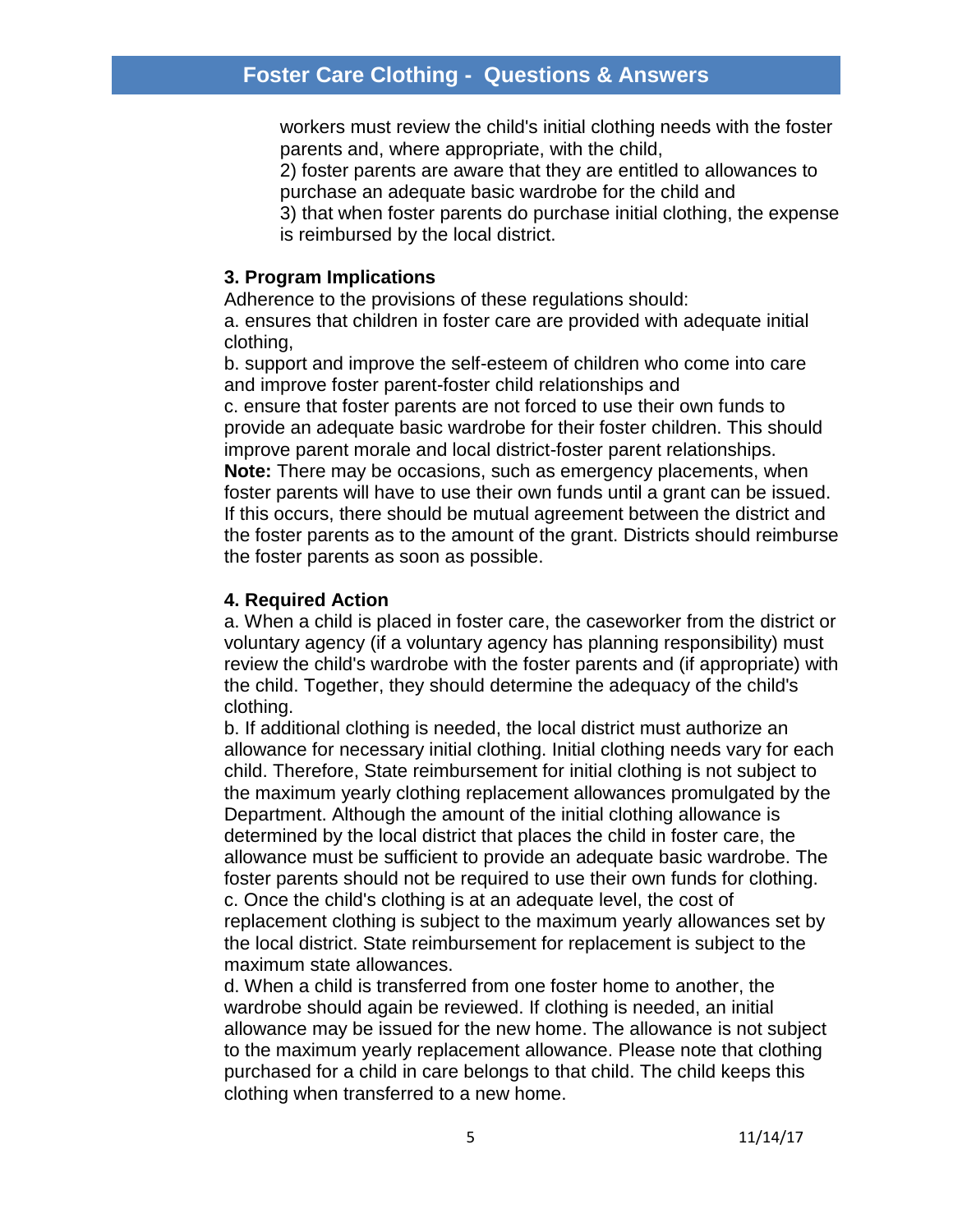# **Foster Care Clothing - Questions & Answers**

Foster parents should consider maintaining a record of clothing purchases and an inventory of each foster child's clothing. This will help to avoid confusion at the time of transfer or discharge.

e. Local districts must advise all foster parents and applicants of the requirements for providing initial clothing and include them in the foster parent manual that is required by 18 NYCRR 443.3(p).

### **5. Additional Information**

Clothing guidelines are found in Appendix E of the Standards of Payment For Foster Care of Children Program Manual.

Although the emphasis is on providing initial clothing for children placed in foster family boarding homes, districts are reminded that all foster children, including those in group foster care, must be provided with adequate initial clothing. The guidelines included in the Standards of Payment For Foster Care of Children Program Manual should also be used for children placed in group foster care.

Children placed in group programs should receive an allowance for initial clothing when the negotiated board rate does not include such an allowance.

The guidelines in Appendix E of the Standards of Payment For Foster Care of Children Program Manual may be used to evaluate a foster child's need for replacement clothing. They apply to both children in foster homes and group care.

For more information on Initial and Replacement clothing documentation visit the following sites:

The Standards of Payment For Foster Care of Children Program Manual Chapter 8: Foster Boarding Homes- Payments to Foster Parents- Section B-1- page-90 using the link provide:

<http://ocfs.ny.gov/main/rates/FosterCare/Manual/SOP-ProgramManual.pdf>

OFFICIAL COMPILATION OF CODES, RULES AND REGULATIONS OF THE STATE OF NEW YORK, TITLE 18. DEPARTMENT OF SOCIAL SERVICES CHAPTER II. REGULATIONS OF THE DEPARTMENT OF SOCIAL SERVICES SUBCHAPTER C. SOCIAL SERVICES, ARTICLE 3. CHILD-CARE AGENCIES PART 443. CERTIFICATION, APPROVALAND SUPERVISION OF FOSTER FAMILY BOARDING HOMES,

18 NYCRR 443.3(p) –

[https://govt.westlaw.com/nycrr/Document/I50ce448ccd1711dda432a117e6e0f34](https://govt.westlaw.com/nycrr/Document/I50ce448ccd1711dda432a117e6e0f345?viewType=FullText&originationContext=documenttoc&transitionType=CategoryPageItem&contextData=(sc.Default)) [5?viewType=FullText&originationContext=documenttoc&transitionType=Categor](https://govt.westlaw.com/nycrr/Document/I50ce448ccd1711dda432a117e6e0f345?viewType=FullText&originationContext=documenttoc&transitionType=CategoryPageItem&contextData=(sc.Default)) [yPageItem&contextData=\(sc.Default\)](https://govt.westlaw.com/nycrr/Document/I50ce448ccd1711dda432a117e6e0f345?viewType=FullText&originationContext=documenttoc&transitionType=CategoryPageItem&contextData=(sc.Default))